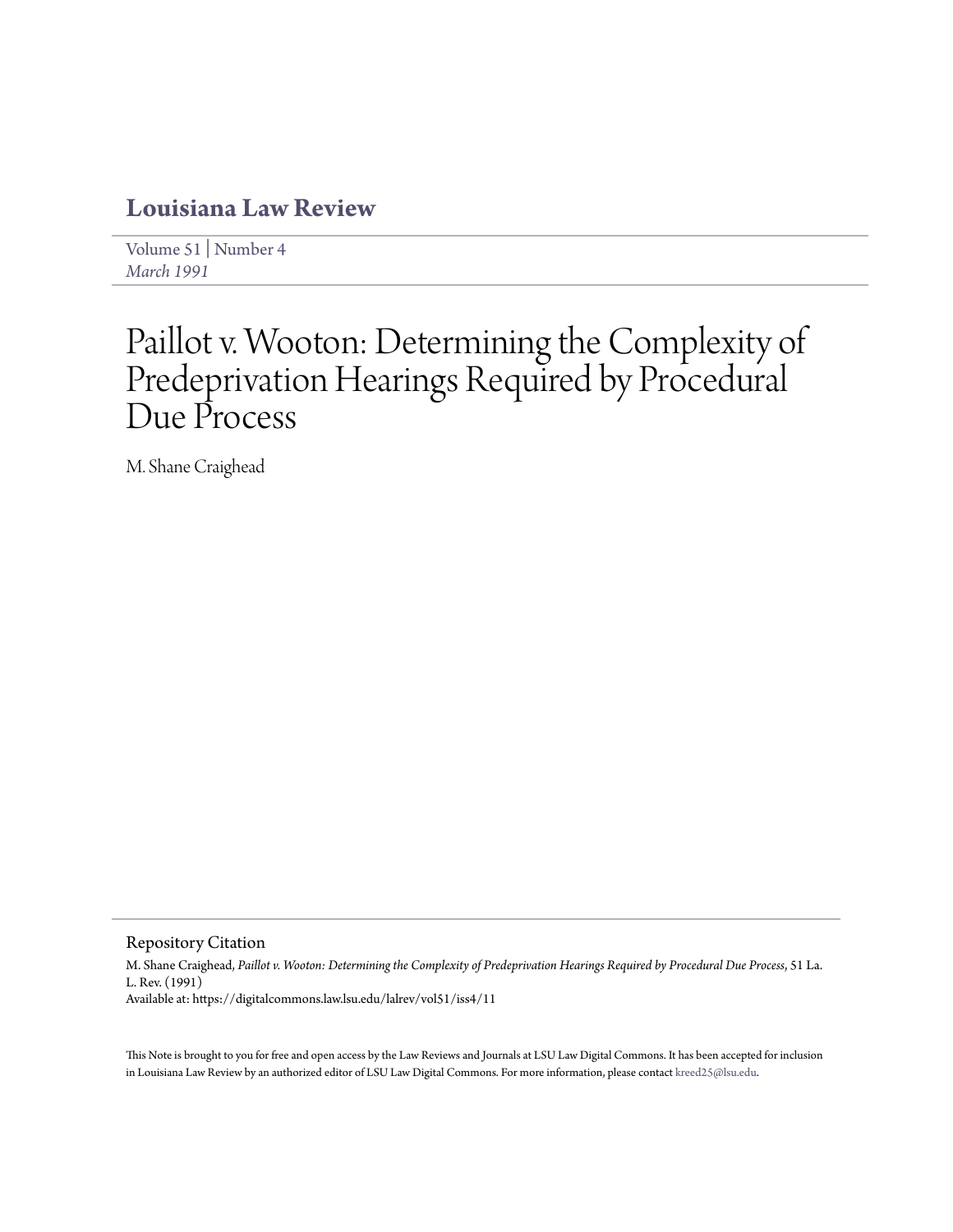*Paillot v. Wooton:* Determining the Complexity of Predeprivation Hearings Required **by** Procedural Due Process

#### **INTRODUCTION**

*Paillot v. Wooton'* challenged on procedural due process grounds two parish ordinances that allowed the parish president and the sheriff to suspend or revoke liquor permits and liquor licenses without prior notice or a hearing.2 The case arose after allegations that the plaintiff bar-owner allowed minors inside her bar, sponsored a "Drink Until You

Copyright **1991, by LOUISIANA** LAW **REVIEW.**

- **1. 559** So. **2d 758 (La. 1990).**
- 2. Plaquemines Parish Ordinance § 4-14(d) **(1960):**

If any disturbance of the peace, public nuisance or other violation of State Law or of this Chapter is committed on said premises, the President of the Council with the approval of the Commissioner of Finance or the Sheriff, is hereby authorized to suspend or revoke said permit, and such violation shall be cause for the Council to refuse to grant other Parish permits to the same applicant or for the conduct of such business on the same premises. In case of such suspension or revocation, permittee may appeal to the council for a hearing, to remove or recall the suspension or revocation, pending which hearing no liquor or beer shall be sold **by** permittee under the penalties provided **by** this chapter. No appeal shall lie to the courts, nor shall the courts have or take jurisdiction of any appeal from such suspension or revocation, unless permittee has exhausted his administrative remedy of appeal to the council in the event of an adverse decision.

Plaquemines Parish Ordinance § 14-26 **(1960):**

Suspension or revocation of license

**If** any part of a licensed premises is used for prostitution or the soliciting thereof, or is frequented **by** prostitutes, or is used for concealing or storing narcotics or stolen property, or if any violation of Louisiana Law or Parish Ordinance is committed on said premises, The Council, through its President, with recommendation from the Director of Administration or the Sheriff, may suspend or revoke the Occupation License to continue to conduct such business and the Parish fiscal officers shall reimburse the license for the balance of the year's license tax from such date of suspension or revocation.

In case of suspension or revocation of said license, the licensee may appeal to the Council for a hearing to recall and set aside said suspensions or revocation, pending which no business operations shall be conducted **by** said licensee. Penalties for conducting business in violation of this section are provided in Section 14-30. In the event of an adverse decision, no appeal shall lie to the courts, nor shall the courts take jurisdiction of any appeal from such suspension or revocation, unless the licensee has exhausted his administrative remedy of appeal to the Council.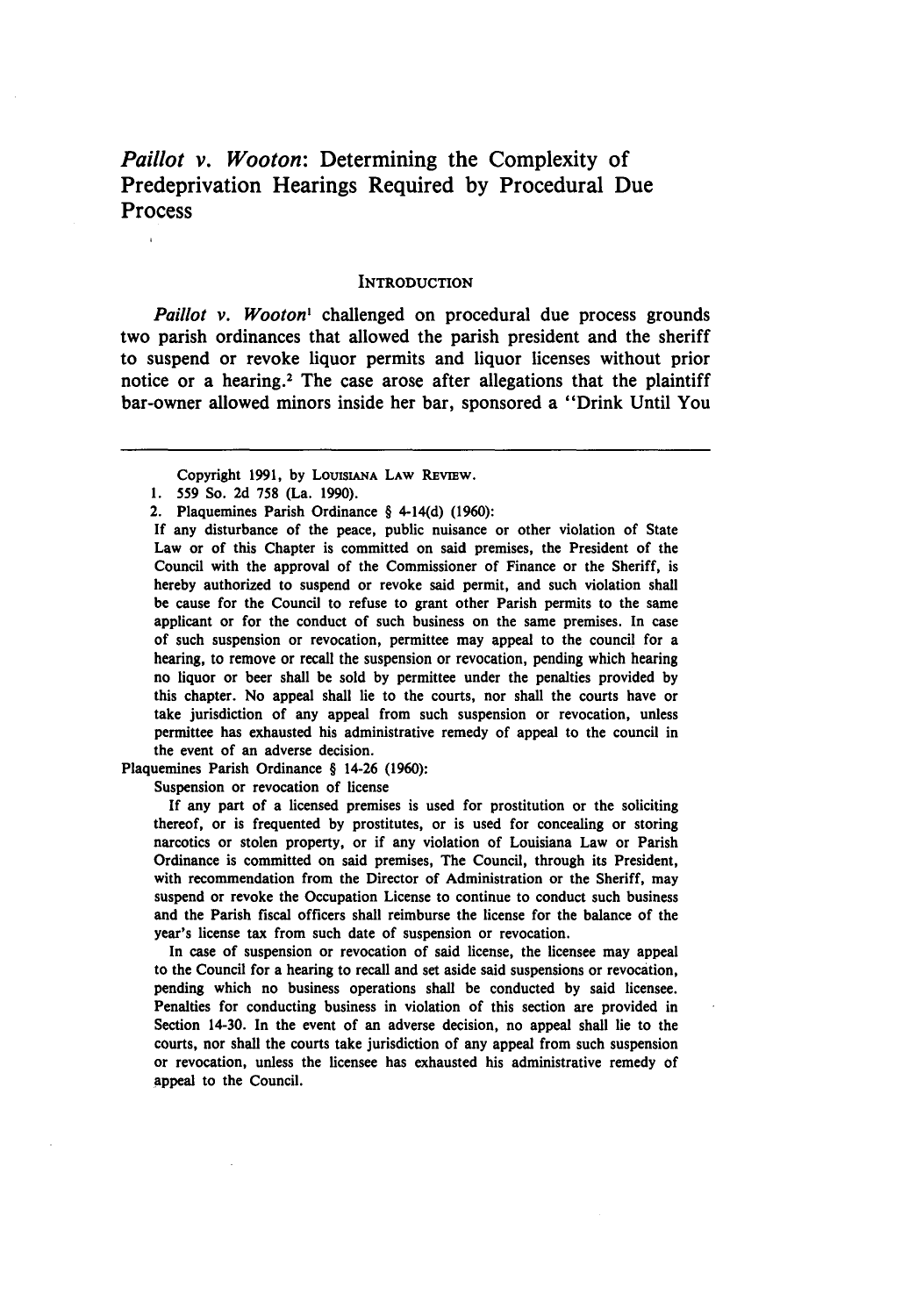Drop" special, and allowed a drunken couple, one of whom was a minor, to drive from the bar, resulting in a fatal traffic accident. The two officials suspended plaintiff's licenses pending hearing at the next police jury meeting, scheduled for six days later. Plaintiff filed suit seeking an injunction against the suspension on procedural due process grounds.3 The district court found the ordinances unconstitutional. The Louisiana Supreme Court affirmed, declaring that the two ordinances violated procedural due process standards.

Prior decisions support the result reached in *Paillot.* The supreme court concluded that the ordinances at issue unconstitutionally authorized the government official to suspend the licenses when he believed there to be a "public nuisance"<sup>4</sup> or violation of "even minor state or parish laws."<sup>5</sup>

Yet *Paillot* raises and leaves unresolved an important question for citizens, government officials, and their attorneys: once it is determined that process is due, how can one decide how *much* process is due? The ongoing problem of determining the kind of hearing required is the primary focus of most recent jurisprudence in the area of procedural due process.6 **By** analyzing the *Paillot* case, this note suggests a reasonable method of determining what type of hearings are required **by** due process in various situations.

First, this note analyzes the *Paillot* opinion and the jurisprudence upon which it relied. Next, it lists and explains various components of due process, including those addressed in the opinion. 7 Finally, it suggests an approach for the lawyer or administrator to use in determining how much of a hearing due process requires.

## PROCEDURAL DUE **PROCESS:** THE **TREND**

#### The Court's *Analysis*

The Louisiana constitution requires that "[n]o person shall be deprived of life, liberty, or property, except **by** due process of law." ' The United States Constitution contains a like provision.9 **A** person threatened

ţ

**<sup>3.</sup> U.S.** Const. amend. XIV, § **1, cl. 3;** La. Const. art. **I,** § 2.

<sup>4.</sup> Plaquemines Parish Ordinance § 4-14(d) **(1960).**

**<sup>5.</sup>** Paillot v. Wooton, **559** So. **2d 758, 760** (La. **1990).**

**<sup>6.</sup>** K. Davis, Administrative Law of the Eighties, § **13:1-I** (Supp. **1989)** [hereinafter Davis Supplement].

**<sup>7.</sup>** While some cases cited in this note will deal with deprivations of "liberty," most will concern deprivations of "property" interests. This note intentionally avoids procedural due process in the criminal justice realm.

**<sup>8.</sup>** La. Const. art. **I,** § 2.

**<sup>9.</sup> U.S.** Const. amend. XIV, § **1, cl. 3:** "[N~or shall any State deprive any person of life, liberty, or property, without due process of law **...."**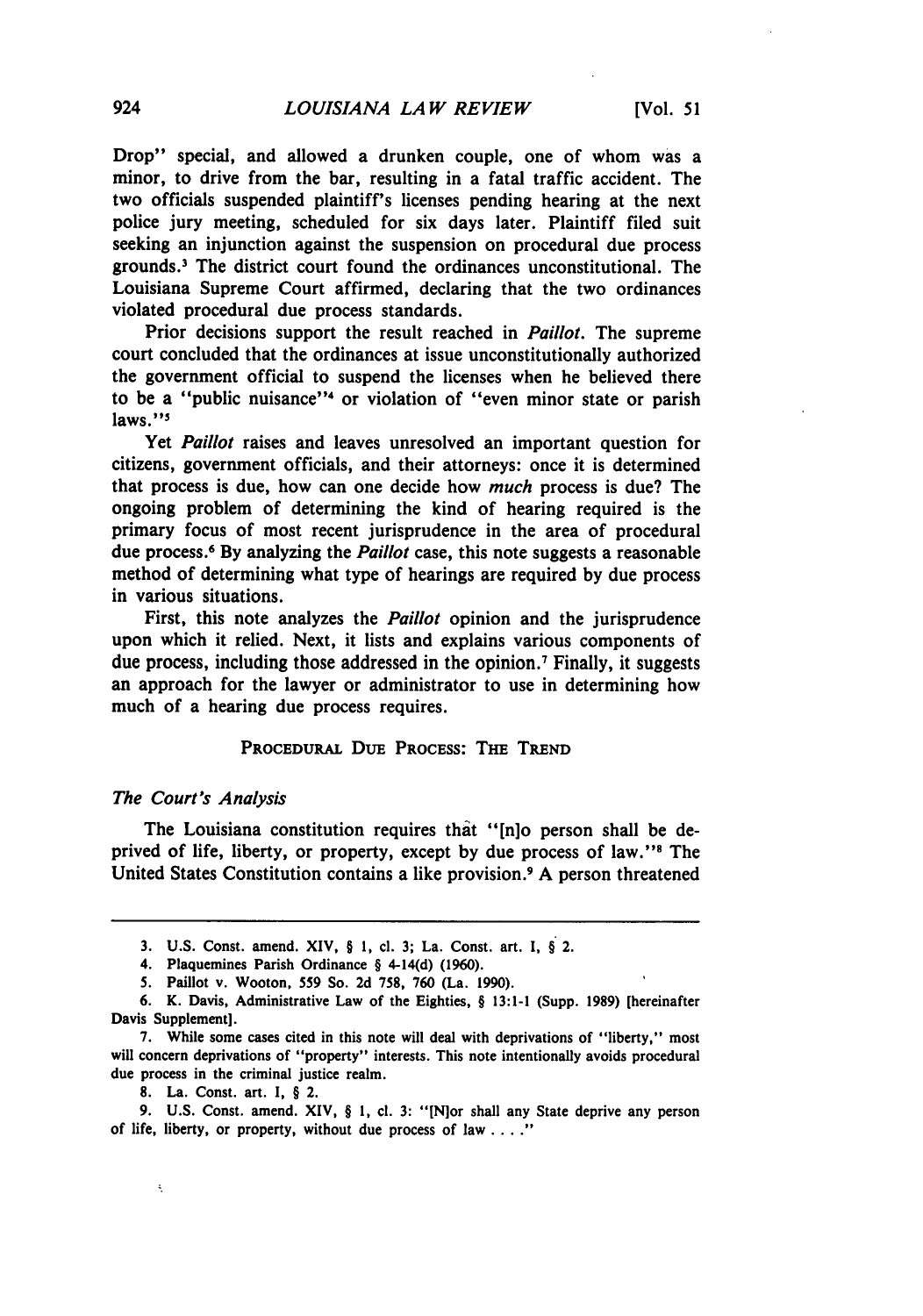with deprivation of such an interest is entitled *to an opportunity to have some kind of process* prior to the governmental action, absent extraordinary circumstances.<sup>10</sup> "What is required is a procedure, not necessarily a hearing."" Fairness is the "essential guarantee" of the due process clause." The due process analyses the Louisiana and United States Supreme Courts employ are substantially the same, although the results differ.'<sup>3</sup>

*Paillot's* due process analysis is a three part inquiry:<sup>14</sup> "(1) whether the interest is or is not protected **by** due process, (2) if it is, whether due process requires some kind of hearing, and **(3)** if it does, what kind of hearing is required<sup>[?]""</sup> The Louisiana Supreme Court gave definite answers to the first two questions, but left open the third.

In answer to the first question, the court determined that the suspension of plaintiff's license was a deprivation requiring due process protection. The court cited *Fuentes v. Shevin*,<sup>16</sup> which involved the seizure of property to satisfy a judgment. *Fuentes* took a broad view of the scope of protected interests, stating that the due process clause "has been read broadly to extend protection to 'any significant property interest,' **. . .** including statutory entitlements."' 7 In *Paillot,* the parish officials claimed not to have subjected the plaintiff to a deprivation of a protected interest when they had only suspended plaintiff's licenses. The court, in answer, stated that "[elven a temporary, nonfinal deprivation of property is nonetheless a 'deprivation' within the contemplation of the Fourteenth Amendment."<sup>18</sup>

The court answered the second question, whether due process requires some kind of hearing, in the affirmative.<sup>19</sup> Indeed, the court's affirmative answer to question one almost forced an affirmative answer to question

14. Davis Supplement, supra note **6, § 13:1-1,** at 341.

**15.** Paillot v. Wooton, 559 So. **2d 758, 760** (La. **1990)** (citing Davis Syupplement, supra note **6).**

**16.** 407 **U.S. 67, 92 S.** Ct. **1983 (1972).**

**17. Id.** at *86,* **92 S.** Ct. at **1997** (quoting Boddie v. Connecticut, 401 **U.S. 371, 379, 91 S.** Ct. **780, 786 (1971)).**

*18.* Paillot, 559 So. **2d** at **760.**

**19. Id.**

**<sup>10.</sup>** See infra text accompanying notes 24-36.

*<sup>11,</sup>* Wilson v. City of New Orleans, 479 So. **2d 891, 895** (La. **1985).**

<sup>12.</sup> **J.** Nowak, R. Rotunda **& J.** Young, Constitutional Law, § **13.8,** at **487 (1986).**

**<sup>13.</sup>** See In re Adoption of **B.G.S., 556** So. **2d** 545, **552** (La. **1990),** where the Louisiana Supreme Court stated that **"[in** interpreting our own state constitution... we are not bound **by** this [federal] balancing approach .... Nevertheless, we have employed this balancing test in deciding what procedure is due under the state due process clause, **...** and we will continue to do so as long as its application promotes the goals of that safeguard."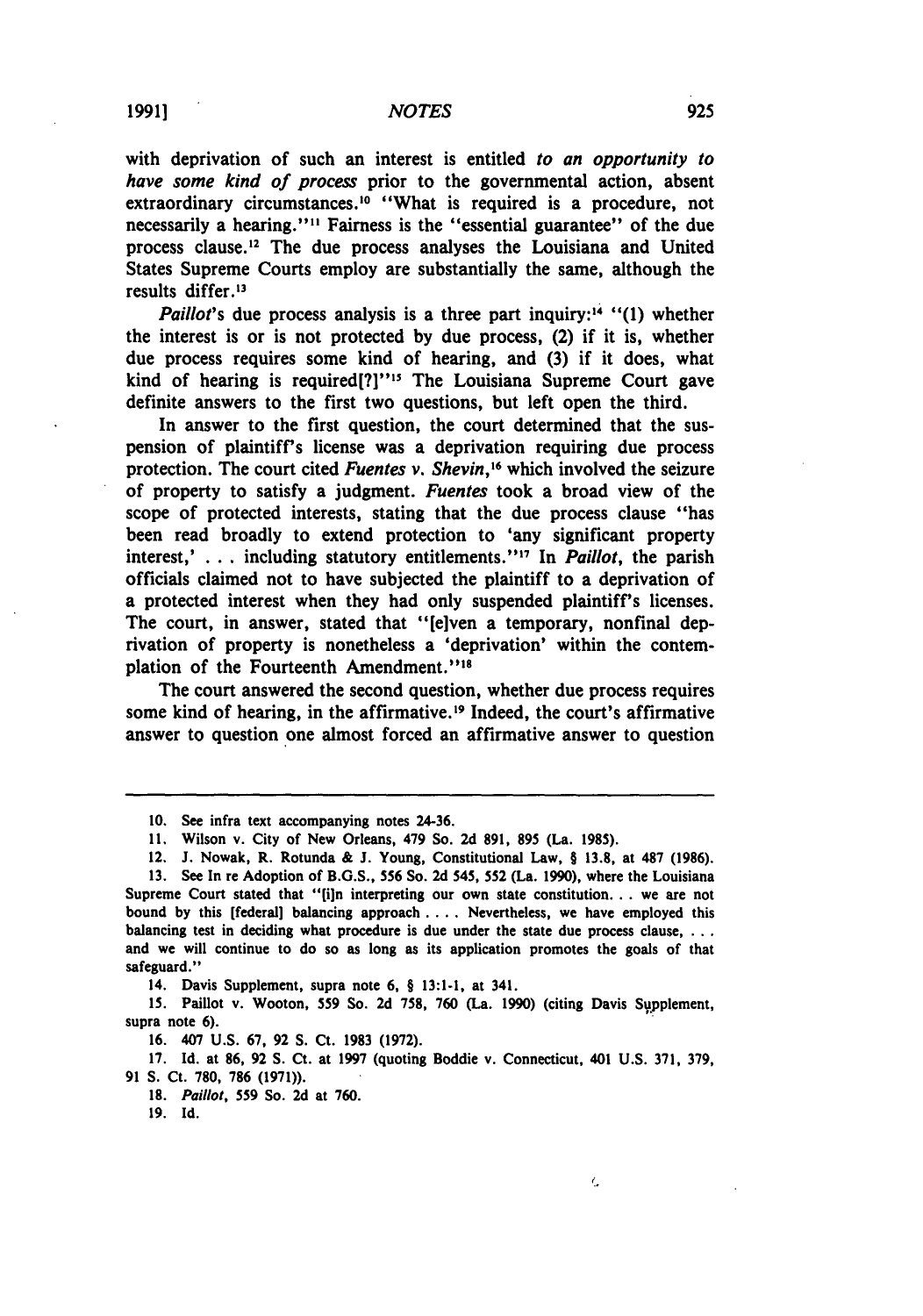two.20 In deciding that the deprivation in Paillot did require some kind of prior hearing, the court relied heavily on *Goss v. Lopez"* and *Wilson v. City of New Orleans.*<sup>22</sup> In *Goss*, the United States Supreme Court concluded that high school students facing a ten-day suspension are entitled to some notice of the reasons for the action and an opportunity to tell their view of the incident before being suspended. In *Wilson,* the Louisiana Supreme Court concluded that individuals must receive notice and some opportunity to respond before their vehicles may be immobilized by a tire-booting service. The loss, even if only temporary, of one's business is obviously more extreme than the loss in either *Goss* or *Wilson.* The reasoning and results of *Goss* and *Wilson* suggest that the loss in *Paillot* surely merited at least equivalent procedures.<sup>23</sup>

One should not overlook the importance of the requirement that the hearing be held *prior* to the deprivation. In effect, the government did extend due process to the plaintiff in *Paillot,* but only *after* the governmental deprivation. As noted above, the government claimed that because the licenses were only suspended, the council could constitutionally hold the hearing afterwards.<sup>24</sup> As earlier noted, the fatal flaw of this reasoning is that it fails to recognize that even a temporary deprivation is, nevertheless, a deprivation.25 Both state and federal courts have recognized that post-deprivation hearings will be found constitutional only in extraordinary circumstances.<sup>26</sup> As to what those extraordinary circumstances may be, the *Paillot* court stated "[w]e [do not] address what emergency situations would be adequate to justify such dispensation since the question is not before us."<sup>27</sup> The United States

22. 479 So. 2d 891 (La. 1985).

23. Cf. Board of Regents of State Colleges v. Roth, 408 U.S. 564, 92 **S.** Ct. 2701 (1972), where the Supreme Court held that a college professor employed under a one year contract had no property interest in the employment after the period specified in the contract had expired.

24. Paillot v. Wooton, 559 So. 2d 758, 760 (La. 1990).

25. Sniadach v. Family Finance Corp. of Bay View, 395 U.S. 337, 89 **S.** Ct. 1820 (1969).

26. See, e.g., Goss v. Lopez, 419 U.S. 565, 95 **S.** Ct. 729, 740 (1975); Boddie v. Connecticut, 401 U.S. 371, 379, 91 **S.** Ct. 781, 786 (1971); Paillot, 559 So. 2d at 760; In re Adoption of B.G.S., 556 So. 2d 545, 552 (La. 1990).

27. Paillot, 559 So. 2d at 762 n.4. This statement seems to illustrate a welcome departure from the broad dicta interpreting La. Const. art. I, § 2 in Bell v. Dept. of Health and Human Resources, 483 So. 2d 945, 951 (La. 1986), which stated "[There seems to be an emerging concept that in some instances due process is fulfilled by a 'post-deprivation' hearing **....** We believe that this view to procedural due process in certain situations is sound. . . ." (citations omitted) (emphasis added).

<sup>20.</sup> See Wolff v. McDonnell, 418 U.S. 539, 557-8, 94 S. Ct. 2963, 2975 (1974) (requiring "some kind of hearing" before a person can be deprived of his property and liberty interests).

<sup>21. 419</sup> U.S. 565, 95 **S.** Ct. 729 (1975).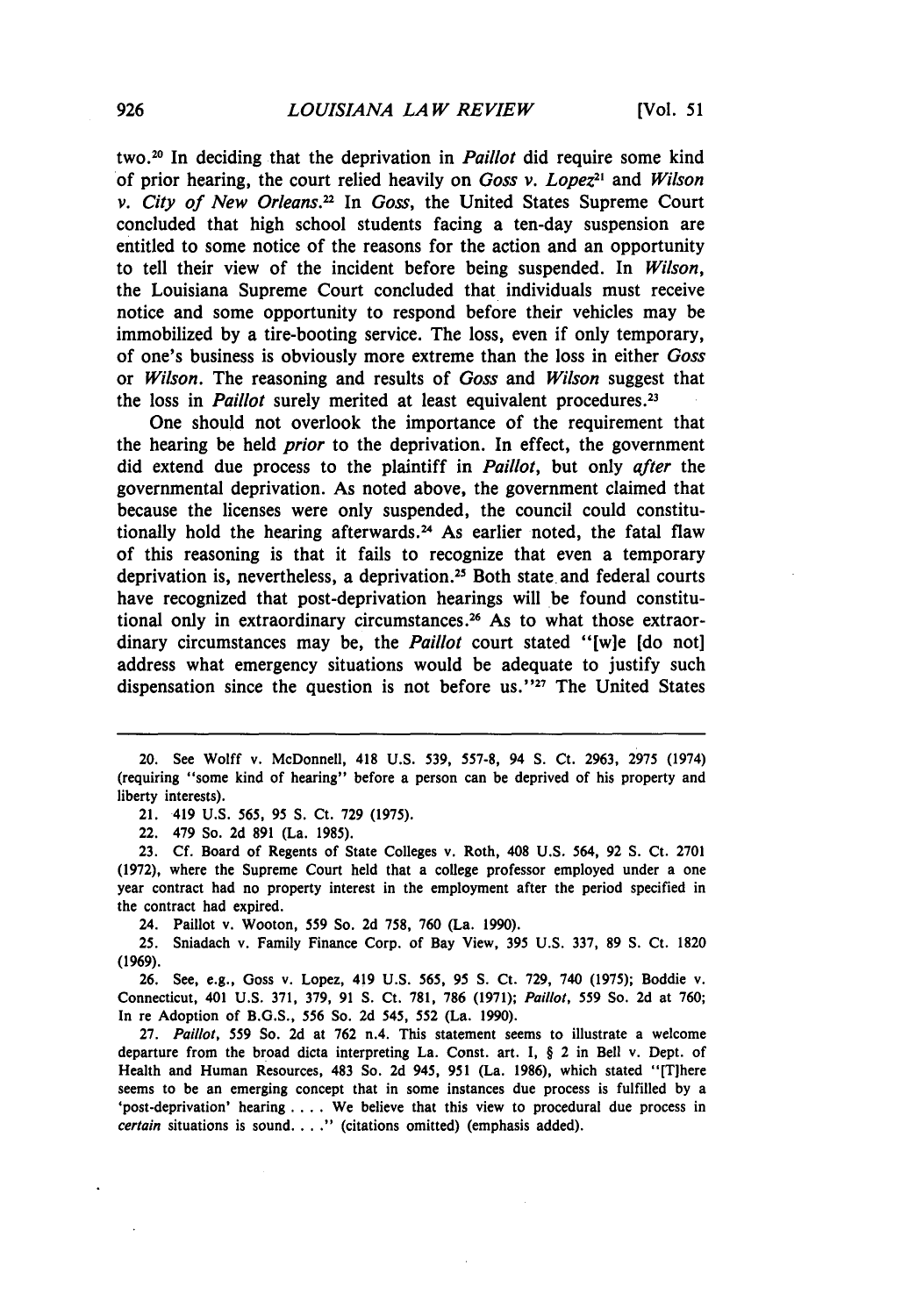Supreme Court has held subsequent hearings constitutional in cases involving mining regulations,<sup>28</sup> driver's license suspensions upon refusal to undergo a breath test,<sup>29</sup> exclusions from military bases for "security reasons,"<sup>30</sup> misbranded articles in commerce,<sup>31</sup> prevention of bank failures, $32$  governmental price-fixing during war time, $33$  collections of taxes pending result of appeal,<sup>34</sup> seizure during war time of property allegedly belonging to the enemy,<sup>35</sup> and the seizure of contaminated food.<sup>36</sup> However, more recent federal jurisprudence has indicated that the courts will apply a very narrow interpretation of this "extraordinary circumstances" exception.<sup>37</sup>

The third question, what kind of hearing was required, was raised, discussed, and left unanswered **by** Paillot. For the purpose of this note, this was the most critical question. The primary case cited **by** the court in its discussion of the type of hearing required was *Mathews v. Eld*ridge.<sup>38</sup> Mathews stated:

[Ildentification of the specific dictates of due process generally requires consideration of three distinct factors: First, the private interest that will be affected **by** the official action; second, the risk of an erroneous deprivation of such interest through the procedures used, and the probable value, if any, of additional or substitute procedural safeguards; and finally, the Government's interest, including the function involved and the fiscal and administrative burdens that the additional or substitute procedural requirement would entail.<sup>39</sup>

The court used this balancing approach to determine that the government denied plaintiff's constitutional right to a prior hearing. The *Paillot* court stated: "[T]he benefits of reducing the chance for error and of bolstering the impression that government is operating fairly outweigh the insignificant costs to government of providing a summary of evidence

29. Mackey v. Montrym, 443 **U.S. 1, 99 S.** Ct. **2612 (1979).**

**31.** Ewing v. Mytinger **&** Casselberry, **339 U.S.** 594, **70 S.** Ct. **870 (1950).**

**32.** Fahey v. Mallonee, **332 U.S.** 245, **67 S.** Ct. 1552 (1947).

**33.** Yakus v. United States, **321 U.S.** 414, 64 **S.** Ct. **660** (1944).

34. Phillips **v.** Comm'r of Internal Revenue, **283 U.S. 589, 51 S.** Ct. **608 (1931).**

**35.** Central Union Trust Co. v. Garvan, 254 **U.S.** 554, 41 **S.** Ct. 214 **(1921).**

**36.** North American Cold Storage Co. v. Chicago, 211 **U.S. 306, 29 S.** Ct. **101 (1908).**

**37.** See, e.g., Goss v. Lopez, 419 **U.S.** 565, 95 **S.** Ct. **729 (1975);** Wolff v. McDonnell, 418 **U.S. 539,** 94 **S.** Ct. **2963** (1974).

**38.** 424 **U.S. 319,** 96 **S.** Ct. **893 (1976).**

**39.** Id. at **335,** 96 **S.** Ct. at **903.**

**<sup>28.</sup>** Hodel v. Virginia Surface Mining and Reclamation Ass'n, Inc., 452 **U.S.** 264, **<sup>101</sup>S.** Ct. **2352 (1981).**

**<sup>30.</sup>** Cafeteria and Restaurant Workers Union, Local 473 v. McElroy, **367 U.S. 886, 81 S.** Ct. 1743 **(1%1).**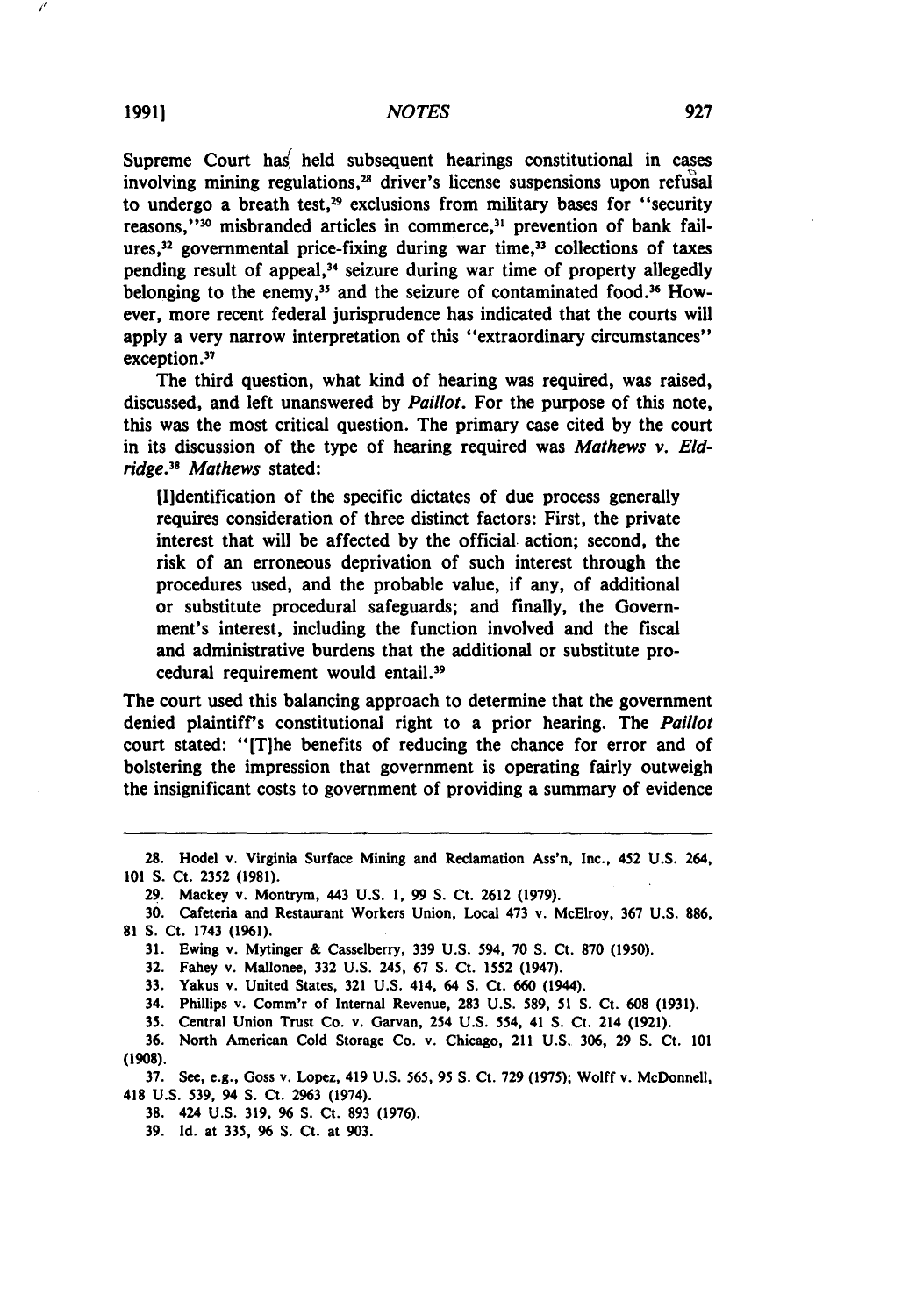and receiving an informal written or oral response."<sup>40</sup> The language above suggests an informal hearing would have satisfied due process, but the decision also cited *Louisiana State Bar Association v. Ehmig,4 <sup>1</sup>* which concluded that, before an attorney may be disbarred, he must "be heard at a formal hearing. **"42** While the plaintiff in *Paillot* was not involved in a "profession," the bar was most likely the basis of her livelihood.<sup>43</sup> The *Goss* and *Wilson* cases, cited earlier by the court, also contained applications of this balancing approach. The hearing required **by** *Goss* (student suspensions) was very informal, and the notice could come at the time of the hearing.<sup>44</sup> The court limited the procedure in *Wilson* (tire-booting) to allow the owner "to question only whether the criteria for booting his vehicle have been met."'45 In the *Paillot* scenario, how much process was due? The cases cited **by** the court and the diverse results reached in those cases, combined with the court's decision not to set forth a hearing process, indicate that the question of how much process is due must be answered on an ad hoc basis.<sup>46</sup>

# *How Much Procedural Protection Must a "Hearing" Allow to Satisfy Procedural Due Process?*

Throughout most of the twentieth century, lawyers assumed that the most effective mode of fact-finding was through trial procedure. $\mathbf{F}$ The extent of procedure required was decided in a categorical fashion-

<sup>40.</sup> Paillot v. Wooton, **559** So. **2d 758, 762** (La. **1990).** The court adopts an additional factor set forth by Professor Davis-citizens' perceived fairness of governmental actions. See 2 K. Davis, Administrative Law Treatise, § **13:12,** at **510-11 (1979).** He states that "[e]ven if the accuracy of the written process were found to be equal to the accuracy of the evidentiary hearing, due process could require the hearing on the ground that government must *keep citizens satisfied* that governmental processes are fair, *not arbitrary."* **Id.** at **511** (emphasis added).  $\epsilon$ 

<sup>41.</sup> **277** So. **2d 137** (La. **1973).**

<sup>42.</sup> Id. at 140.

<sup>43.</sup> Plaintiff was accused of being an interposed party on the licenses, and not actually operating the bar. Brief for Applicant, at **3,** Paillot v. Wooton, **559** So. **2d 758** (La. **1990)** (No. **89-CC-2685).**

<sup>44.</sup> Goss v. Lopez, 419 **U.S. 565, 581-2, 95 S.** Ct. **729,** 740 **(1975).**

<sup>45.</sup> Wilson v. City of New Orleans, 479 So. **2d 891, 903** (La. **1985).**

<sup>46.</sup> As a practical matter, governing agencies or bodies would probably better preserve the sanctions (deprivations) they wish to implement **by** promulgating, in the same provisions, procedures which, at least in theory, protect the individual facing the sanction (deprivation). For example, the type of hearing required **by** La. State Bar Ass'n v. Ehmig, **277** So. **2d 137,** 140 (La. **1973),** was promulgated in the Articles of Incorporation of the La. State Bar Ass'n as La. R.S. **37,** ch. 4 app., art. XV, §§ **1-6 (1988).** Such procedures, if provided, would at least impress a reviewing court that the governing officials considered the appropriate factors in an attempt to satisfy due process.

<sup>47. 2</sup> K. Davis, supra note **40,** § 12:2, at 410.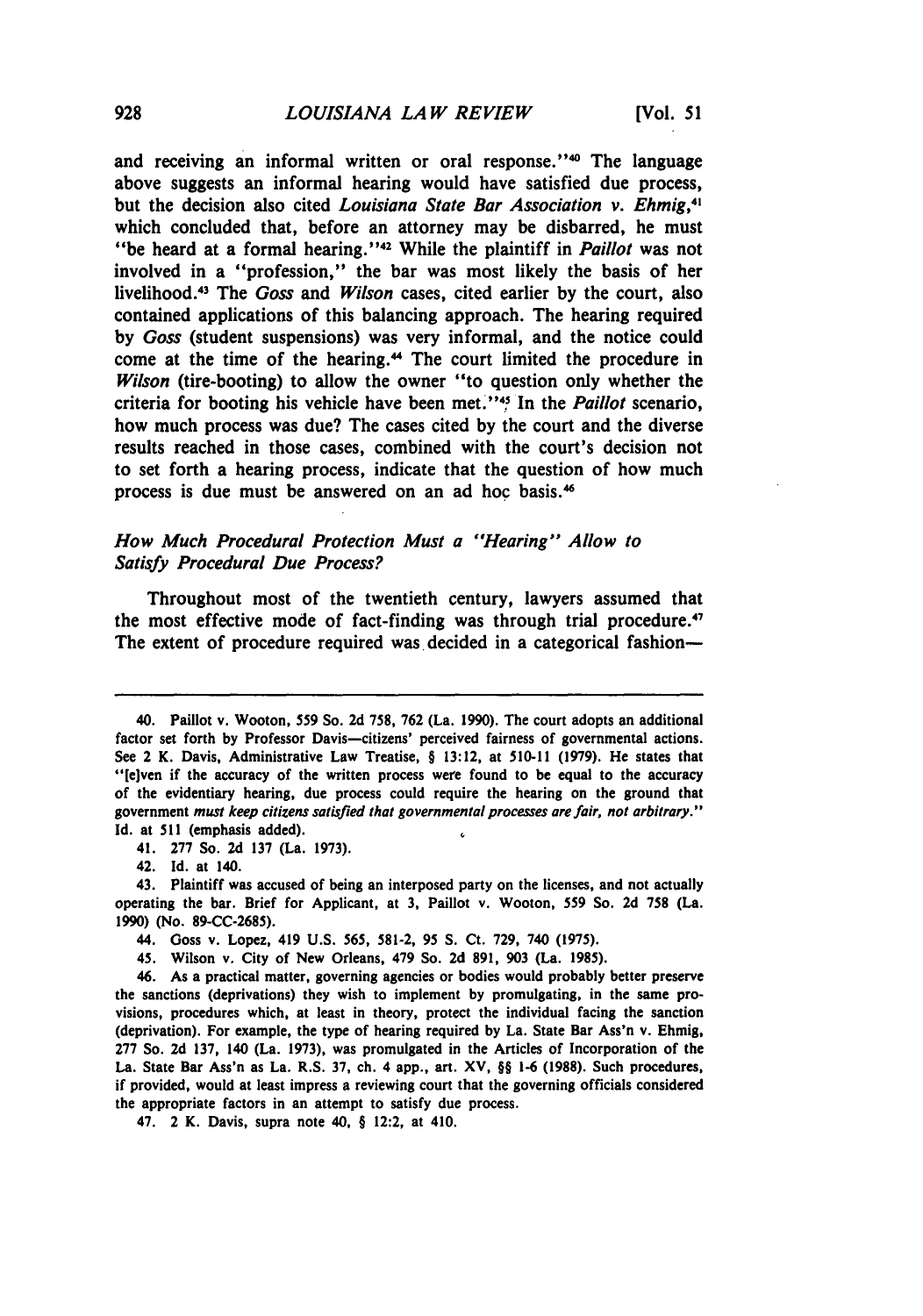a full trial-type hearing or no process at all.<sup>48</sup> This method, however, was usually limited to factual issues.<sup>49</sup> Those cases which did not merit this type of hearing were considered *de minimis*.<sup>50</sup> In this way, if adjudicative facts were to be determined, a full adversary hearing would usually be required. This all-or-nothing approach was criticized **by** scholars. The increase in governmental interaction with citizens has forced at least some adjudicative facts to be determined in hearings granting less than full adversarial protections.<sup>51</sup> Since 1974, the courts have moved away from the all-or-nothing approach.<sup>52</sup> The very principle of *Goss* indicates that fewer and fewer cases should be considered *de* minimus. Today, the degree of minuteness of the interest at stake should be met with a corresponding degree of informality of proceedings. The problem for agency officials is determining what amount of due process is required in a particular situation. What follows is a formula for determining that amount.

# *The Problem: What Factors Are to be Balanced When Attempting to Determine What Due Process Is?*

As revealed in *Paillot,* the factors to be balanced when deciding how much of a hearing due process requires are:

**(1)** The private interest affected **by** government action;

(2) The risk of error in the procedure used, and the probable value of any modified procedure; and

**(3)** Perceived fairness **by** the citizen being deprived of a right; balanced against:

(4) The governmental interest in taking the action; and

**(5)** The overall governmental burden of extending more procedural protections.53

**50.** See Goss v. Lopez, 419 **U.S. 565, 577, 95 S.** Ct. **729, 737 (1975).**

**52.** See Mathews v. Eldridge, 424 **U.S. 319, 96 S.** Ct. **893 (1976)** (termination of social security benefits); Goss v. Lopez, 419 **U.S. 565, 95 S.** Ct. **729 (1975)** (high school student suspensions); Wolff v. McDonnell, 418 **U.S. 539,** 94 **S.** Ct. **2963** (1974) (parole hearings); Wilson v. City of New Orleans, 479 So. **2d 891** (La. **1985)** (tire-booting of automobiles); Haughton Elevator Div. v. State Div. of Admin., **367** So. **2d 1161** (La. **1979)** (public bid law).

**53.** Mathews, 424 **U.S.** at **335, 96 S.** Ct. at **903;** 2 K. Davis, supra note 40, § **13:12,** at **511.**

<sup>48.</sup> Davis supplement, supra note **6,** § **13:1-1,** at 340. For a good example, see Goldberg v. Kelly, **397 U.S.** 254, **90 S.** Ct. **1011 (1970),** where the court held that before **A.F.D.C.** benefits could be suspended (pending a full hearing later), ten requirements normally present in a trial had to be extended to the individual. Those requirements included oral presentation of argument and evidence, cross-examination, and the right to retain an attorney.

<sup>49. 2</sup> K. Davis, supra note 40, § 12:2, at 410.

**<sup>51.</sup>** Friendly, Some Kind of Hearing, **123 U.** Pa. L. Rev. **1267, 1268 (1975).**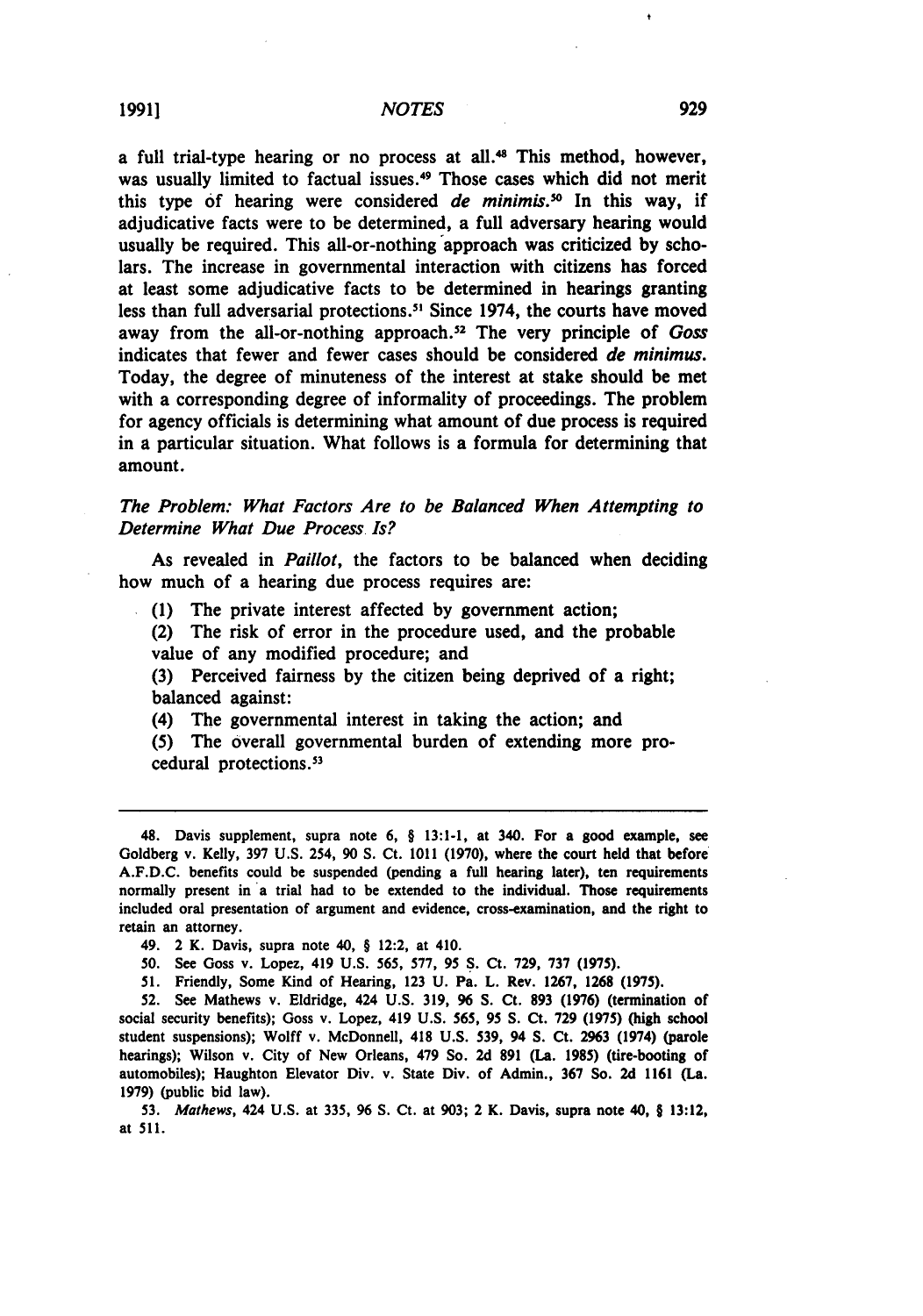# Protections Which May Be Offered

The outcome of this balance determines the necessity of extending various procedural safeguards. An illustrative list of those procedures is: **(1)** an unbiased tribunal, (2) notice of the proposed action and the grounds asserted for it, **(3)** an opportunity to present reasons why the proposed action should not be taken, (4) the right to call witnesses, **(5)** the right to know the adverse evidence, **(6)** the right to have the decision based only on the evidence presented, **(7)** the right to counsel, **(8)** a written record, **(9)** a statement of reasons for the decision, **(10)** public attendance, and **(11)** judicial review. <sup>4</sup>

#### Application of the Method to the Paillot Case

Paillot illustrates the dilemma for agency officials in implementing pre-deprivation procedures that satisfy procedural due process. Only after litigation in the trial court and appeal to the supreme court was it brought home to the officials in *Paillot* that reliance on an ordinance providing for a deprivation of a property right, without more, is not enough: the officials, the agency, and the lawmaking body itself must take into account the due process clause whenever a deprivation is to take place. Below is a description of the type of analysis that should have preceded the actions of the officials in *Paillot* and which should precede any deprivation action anticipated by any governmental agency in Louisiana.<sup>55</sup>

#### Weighing the Private Interest Against the State's

The private interest affected in *Paillot* was of obvious importancea person's livelihood.<sup>56</sup> In the area of property interests, one's livelihood is considered among the weightiest.<sup>57</sup> The ordinances, as written and applied, created a great risk of error inasmuch as it might be presumed that liquor licensees derive their livelihood from the sale of alcohol. A modified procedure would have been of great value. The ordinances

 $\mathbf{L}$ 

<sup>54..</sup> Friendly, supra note 51, at 1279-95.

<sup>55.</sup> Justice Dennis applied this method of analysis in In re Adoption of B.G.S., 556 So. **2d** 545, 554-5, **557** (La. **1990).**

**<sup>56.</sup>** See La. State Bar Ass'n v. Ehmig, **277** So. **2d 137, 139** (La. **1973).** However, plaintiff was accused of being an interposed party on the licenses, and not actually relying on the bar for her livelihood. See Brief for Applicant, at **3,** Paillot v. Wooton, **559** So. **2d 758** (La. **1990)** (No. **89-CC-2685).**

**<sup>57.</sup>** See also Haughton Elevator Div. v. State Div. of Admin., **367** So. **2d 1161** (La. **1979)** (involving disqualification of public bidder); and Note, Shaping Specific Procedural Requirements for Disqualification under Louisiana's Public Bid Law, 40 La. L. Rev. **871 (1980). Cf.** Board of Regents of State Colleges v. Roth, 408 **U.S.** 564, **92 S.** Ct. **2701 (1972).**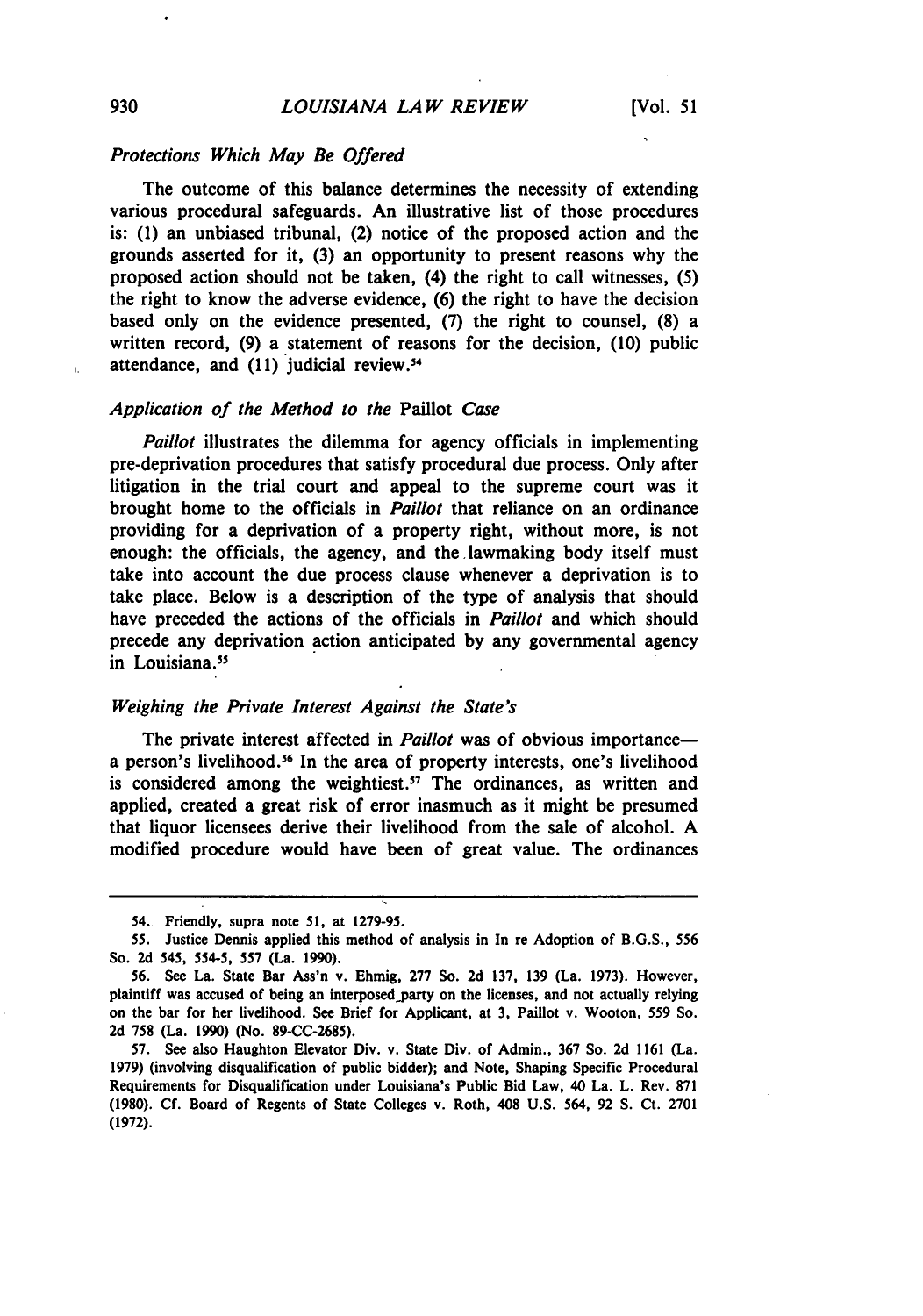authorized immediate action if any state or local crime was "committed.""8 The ordinances make no mention of conviction, probable cause, or even reasonable suspicion. The officials' actions in reliance on the ordinances offered no basis for their findings, nor any opportunity to test the credibility of the witnesses. As a result of this arbitrary factfinding procedure, the deprivee probably would have perceived governmental unfairness.

What "governmental interest," as a counterbalancing force, was at stake in *Paillot?* There were several legitimate governmental interests, i.e.: the parish's interest in ensuring that bar-owners observe the liquor laws, particularly the ones prohibiting service to minors; and the parish's interest in protecting the lives of its citizens from the activities which allegedly resulted in two deaths. The parish council granted a full hearing to the deprivee *after* the deprivation. The fact of this subsequent hearing is certainly evidence that the "burden of providing a more complex procedure" must not have been unreasonable. **Why,** then, was not a hearing, possibly even of less formality than the subsequent hearing, granted *before* the suspension? Since *Paillot,* it is clear that the agency responsible for such a deprivation must provide procedures in advance of the deprivation.

## *Unbiased Tribunal*

**A** balancing of the above factors determines which of the various procedural safeguards<sup>59</sup> are necessary to ensure due process. The first of these safeguards considered is the requirement of a neutral and detached decision-maker. "The essential guarantee of the Due Process Clause is fundamentally fair procedure .... Therefore, there must be some type of neutral and detached decision maker, be it judge, hearing officer or agency."<sup>60</sup> There is some debate over just how neutral a decision-maker must be in order to comply with due process.<sup>61</sup> The Louisiana Supreme Court seemingly has adopted a more exacting standard than have federal courts in judging neutrality.62 The dispute over

**<sup>58.</sup>** Plaquemines Parish Ordinances §§ 4-14 **&** 14-26 **(1960).**

**<sup>59.</sup>** See supra text accompanying note 40.

**<sup>60.</sup>** In re Adoption of **B.G.S., 556** So. **2d** 545, **555** (La. **1990).**

**<sup>61.</sup>** See, e.g., Arnett v. Kennedy, 416 **U.S.** 134, **155,** 94 **S.** Ct. **1633,** 1645 n.21 (1974), where then Justice Rehnquist, speaking for the majority, rejected Justice White's conclusion that the victim of alleged slanderous remarks should not serve as decisionmaker in the termination proceeding of the federal employee accused of making the slanderous remarks. See Justice White, concurring in part and dissenting in part, id. at **1666.**

**<sup>62.</sup>** See, e.g., Wilson v. City of New Orleans, 479 So. **2d 891, 901-2** (La. **1985),** where Justice Dennis stated that a situation involving an individual "occup[ying] two inconsistent positions, one partisan and the other judicial, necessarily involves a lack of due process." (emphasis added).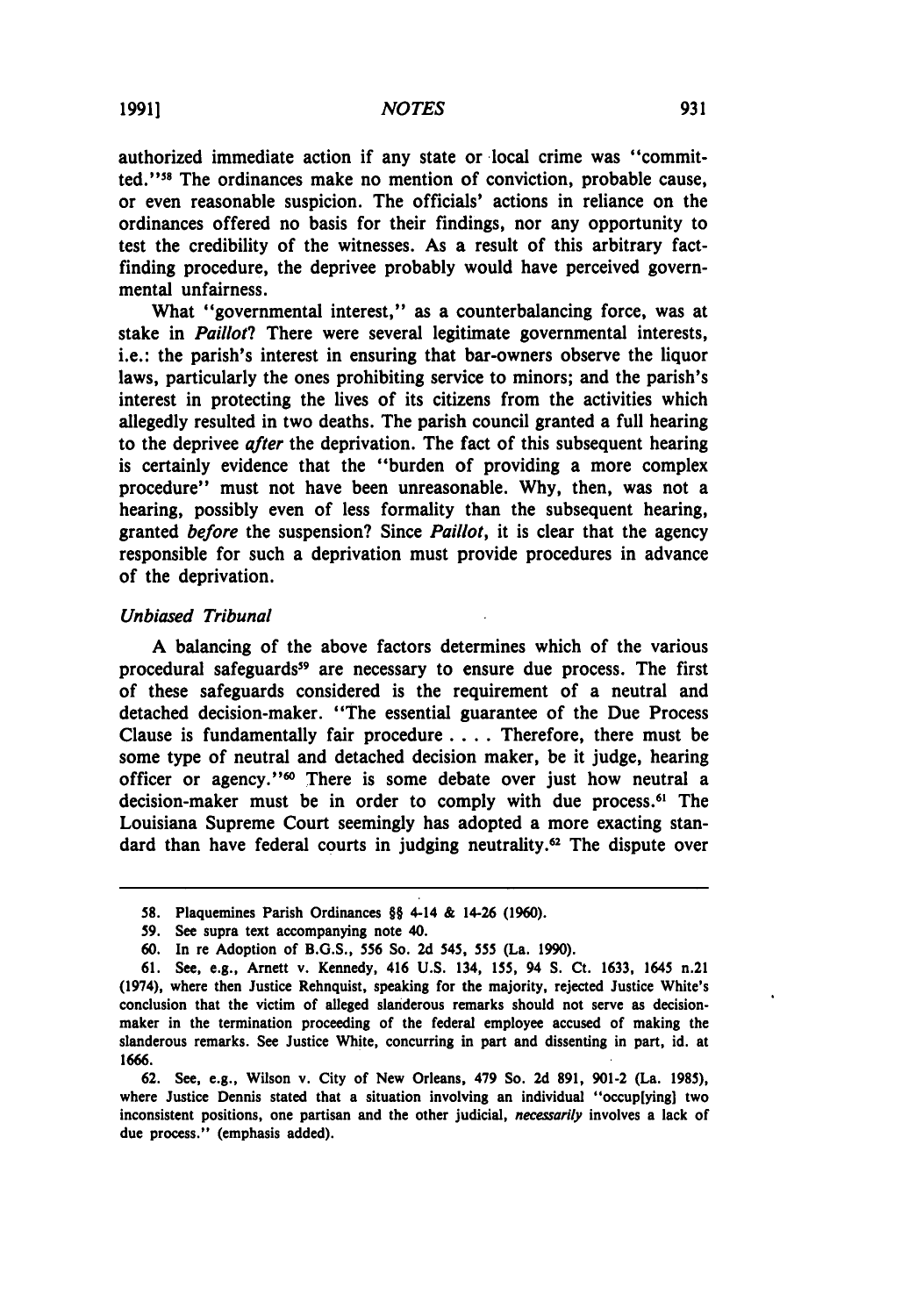the degree of neutrality is avoidable. An approach providing a direct relationship between the degree of neutrality of the decision-maker and the degree of informality of proceedings is more desirable. That is, a predominantly neutral decision-maker would require fewer of the other procedural protections, while a biased or interested decision-maker would require more procedural formality.63 The parish president who suspended the licenses was a member of the parish council which probably would have served as the hearing body. At a minimum, the council probably would have appeared to the plaintiff as being biased. Thus, more of the various other safeguards would have been required than in a situation involving a more detached fact-finding body.

#### *Notice*

Nothing in the *Paillot* decision indicates the deprivee received any prior notice of the suspension. The government must give some notice reasonably calculated to reach the interested party prior to deprivations such as the one in *Paillot."* The notice must be **by** mail or other means as certain, unless the deprivee's address is not reasonably ascertainable.<sup>65</sup> The Louisiana Supreme Court has declared the judicial sale of a legally separated<sup>66</sup> spouse's community interest in a house without prior notice to be unconstitutional. 7 The *Goss* case, which involved suspension of public school students, however, indicates that due process may be satisfied by notice at the time of the deprivation.<sup>68</sup> A balancing of the interests at stake in *Paillot* indicates that the notice required would more closely resemble that in the former, rather than the latter example.

#### *Right to Present a Case*

The right of the individual to present reasons why the action should not be taken "is fundamental."<sup>69</sup> "Persons whose rights may be affected

**<sup>63.</sup>** Friendly, supra note 51, at 1279.

<sup>64.</sup> Mullane v. Central Hanover Bank & Trust Co., **339** U.S. 306, 70 S. *Ct.* **652 (1950).**

<sup>65.</sup> Mennonite Bd. of Missions v. Adams, 462 **U.S. 791, 800, 103 S.** Ct. **2706, 2712 (1983).**

**<sup>66. 1990</sup>** La. Acts No. **1009** (effective Jan. **1, 1991)** abolished the concept of legal separation from the law of marriage in Louisiana.

**<sup>67.</sup>** Magee v. Amiss, **502** So. **2d 568** (La. **1987).** This decision has been criticized as being in derogation of the Public Records Doctrine. See Mengis, The Public Records Doctrine Revisited, **A** paper delivered to the Thirty-Seventh Annual Institute on Mineral Law (March **29, 1990).** But see Hargrave, Developments in the Law, **1985-1986,** Louisiana Constitutional Law, 47 La. L. Rev. 333 **(1987).**

**<sup>68.</sup>** Goss v. Lopez, 419 **U.S.** 565, **582, 95 S.** Ct. **729,** 740 **(1975).**

**<sup>69.</sup>** Friendly, supra note **51,** at **1281.**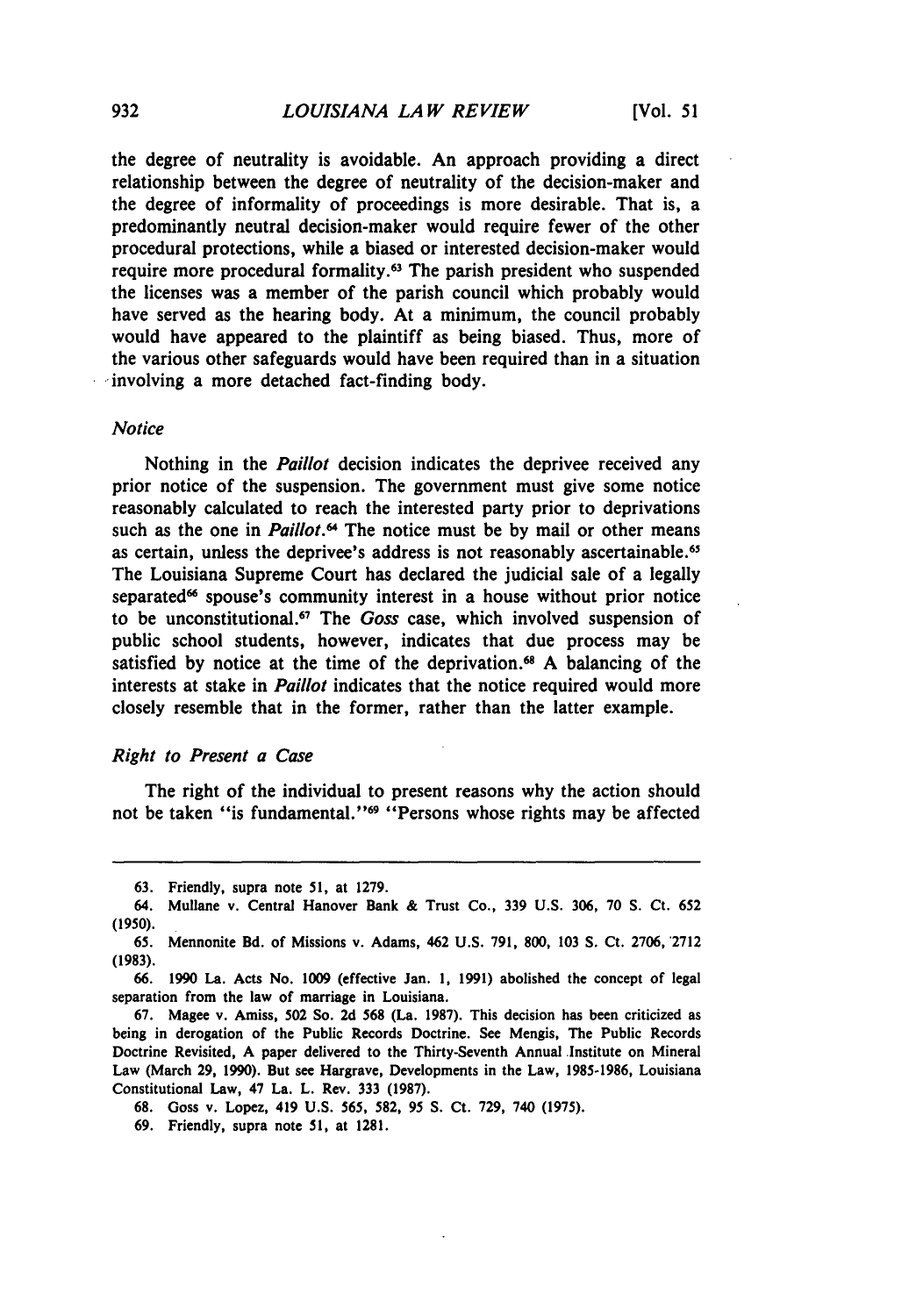by state action are entitled to be heard . . . . "<sup>70</sup> What is not necessarily fundamental is the right to present those reasons orally." Adjudicative facts are more likely to merit oral presentation than legislative facts.<sup>72</sup> The individual is likely to make some valuable contribution to the attainment of the truth if he is intricately involved in the occurrence of the facts at issue (i.e., adjudicative facts). Such is not the case with legislative facts concerning broader statistics or policy questions. In the determination of legislative facts, written reasons will usually present the individual's point of view adequately, while oral presentation would function more as a delay than a fact-finding tool."1 *Paillot* involved substantive factual findings, and any procedure would have been of little value had the deprivee not been given a chance to orally present her side of the story.<sup>74</sup>

#### *Right to Call Witnesses*

The right to call witnesses should generally be granted; however, "the tribunal must be entitled reasonably to limit their number and the scope of examination."<sup>75</sup> Consideration should be given to factors such as what contribution the witnesses will make to the ascertainment of the truth, and at what point testimony becomes repetitive. In effect, a common sense approach to limiting the number or examination of witnesses should be applied. In the context of parole hearings, the United States Supreme Court has suggested but specifically declined to hold that reasons for limiting the right to call witnesses should be given.<sup>76</sup> While an unsubstantiated denial may appear arbitrary, a statement of valid reasons for denial would, in and of itself, contribute to a fairer process. No valid reason appears for denying the individual in *Paillot* the right to, within reason, call and examine witnesses.

**73.** 2 K. Davis, supra note 40, § **12:3,** at 413.

74. Paillot v. Wooton, **559** So. **2d 758, 761** (La. **1990),** discussing Goss v. Lopez, 419 **U.S. 565, 95 S.** Ct. **729 (1975).**

**75.** Friendly, supra note **51,** at **1282.**

**76.** Wolff v. McDonnell, 418 **U.S. 539, 566,** 94 **S.** Ct. **2963, 2979** (1974). See also Ponte v. Real, 471 **U.S.** 491, 496, **105 S.** Ct. **2192, 2195 (1985).** The risk of coercion or retaliation is a major consideration in deciding whether to grant a right to an inmate to call witnesses at his parole hearing.

 $\Omega$ 

**<sup>70.</sup>** In re Adoption of **B.G.S., 556** So. **2d 545,** 549 **(1990).**

**<sup>71.</sup>** Friendly, supra note **51,** at **1281.**

**<sup>72.</sup>** "Adjudicative facts usually answer the questions of who did what, where, when, how, why, with what motive or intent; adjudicative facts are roughly the kind of facts that go to a jury in a jury case. Legislative facts do not usually concern the immediate parties but are the general facts which help the tribunal decide questions of law and policy and discretion." 2 K. Davis, supra note 40, § **12:3,** at 413. See also Fed. Code Evid. art. 201, and La. Code Evid. arts. 201 **&** 202.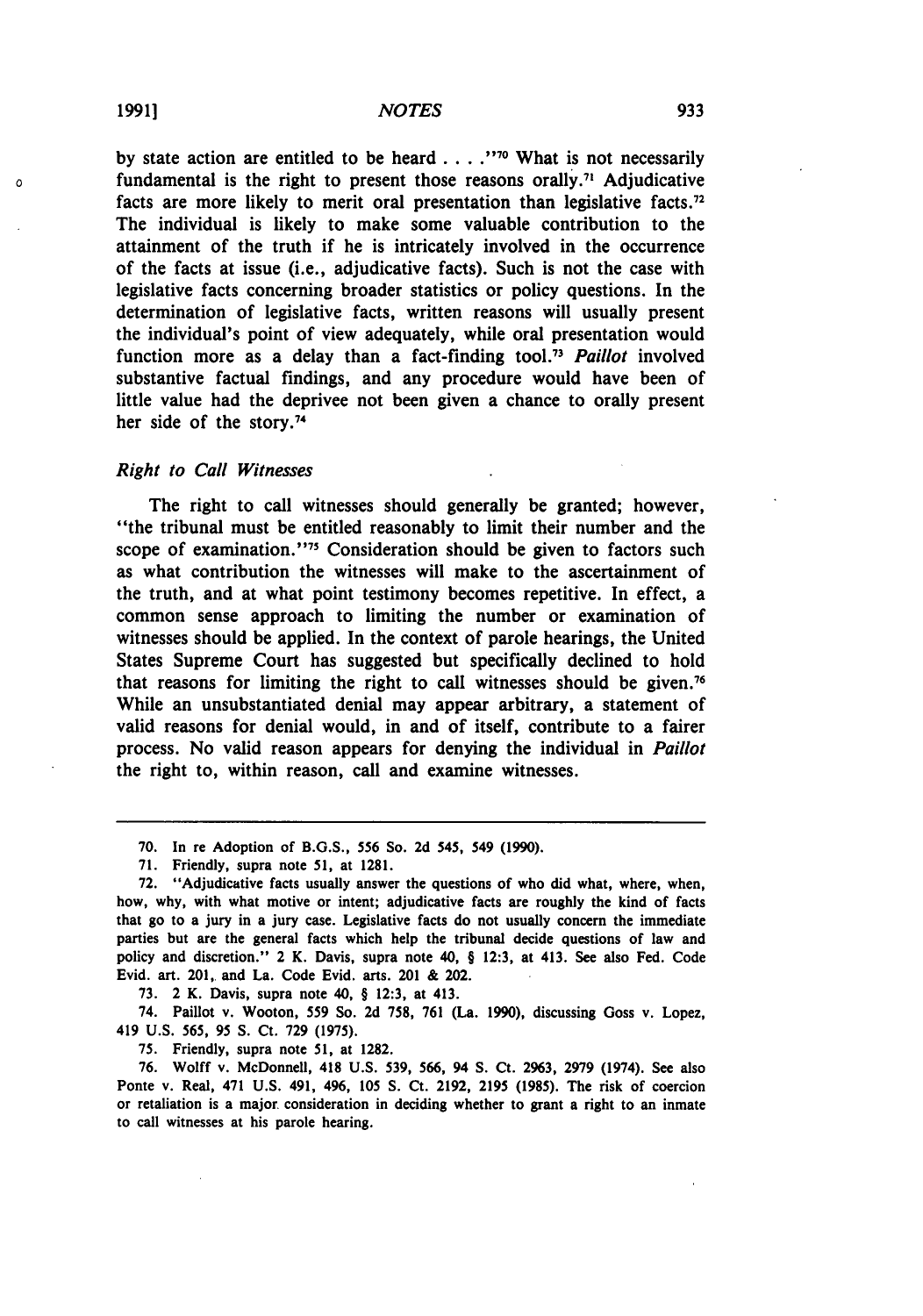#### *Right to Learn Adverse Evidence*

The right to cross-examine witnesses is a method of learning of the adverse evidence. **A** noted authority has advocated a very limited extension of the right to cross-examine witnesses, stating that "the main effect of cross-examination is delay .**. . . 77** This effect would be even greater and would yield even less benefit in the case of cross-examination of an expert.<sup>78</sup> However, both the state and federal constitutions grant a constitutional right of confrontation to criminal defendants.<sup>79</sup> These provisions, while they do not require this right to be extended outside criminal cases, suggest that American notions of fairness hold the right to confront one's adversaries to be an important one.<sup>80</sup> The facts of the *Paillot* case do not indicate that the government called any witnesses. However, an informal questioning of the parish president concerning the evidence relied upon probably would adequately have revealed the basis of the government's actions. The brief inquiry would have served to reveal to the plaintiff any credibility problems with the government's information. When considered in the context of the *Paillot* case, the right to conduct such an inquiry seemingly would not have caused unbearable delay, and could have been a crucial credibility test.

# *Decision Based on Evidence Presented*

The right to have the decision based on the evidence presented limits the decision-maker's ability to base its decision on outside information. Must the decision-maker base his decision *only* on the evidence presented at the hearing, or may he also consider his own personal knowledge of the matter? Under certain circumstances, even in a criminal trial, a judge may take notice of certain undisputable facts upon his own motion, and is required to take notice of certain laws."' However, notice of material facts peculiar to the case, even in an informal hearing, is a very different matter. The very reason the parties are present is to determine facts. The possibility of abuses in taking notice of either

"An accused is entitled to confront and cross-examine the witnesses against him ...... **<sup>I</sup>**

"In all criminal prosecutions, the accused shall enjoy the right **...** to be confronted with the witnesses against him . **.. ."**

**80.** See Wolff v. McDonnell, 418 **U.S. 539, 568-9,** 94 **S.** Ct. **2963, 2981** (1974), where the court applied a balancing of competing interests in addressing the issue of granting cross-examination rights to parole hearings.

**81.** La. Code Evid. arts. 201 & 202; Fed. Code Evid. art. 201.

**<sup>77.</sup>** Friendly, supra note **51,** at **1285.**

**<sup>78.</sup> Id.**

**<sup>79.</sup>** La. Const. art. **I.,** § **16:**

**U.S.** Const. amend. VI: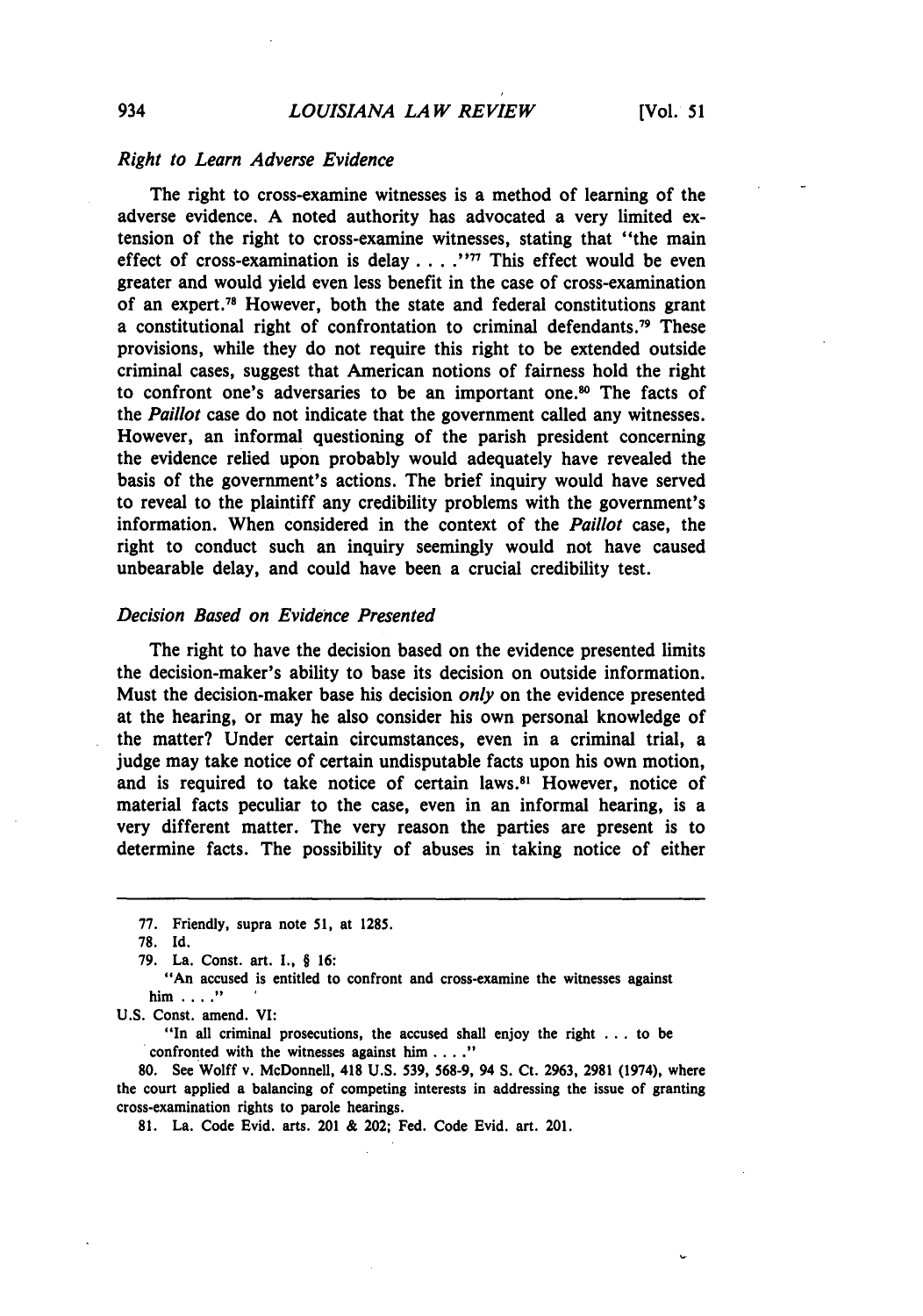adjudicative or legislative facts can be lessened **by** the requirement of written reasons for such notice.<sup>82</sup> Had notice of any material facts been taken at the hearing in the *Paillot* case, written reasons would have been necessary due to the parish president's involvement in the suspension of the licenses. s3 In the *Paillot* situation, it is difficult to imagine relevant facts worthy of consideration in the government's decision which would not merit presentation at a hearing and at least some procedural testing.

#### *Right to Counsel*

While an individual's right to legal consultation before any governmental hearing cannot and should not be denied, counsel's participation at the hearing is not always a prerequisite to a fair adjudication of factual issues. A lawyer's duty at trial is to protect his client, which he might often do by avoidance, delay, or confusion in the presentation of facts.<sup>84</sup> To fully inject counsel into an administrative hearing converts what is meant to be an alternative to trial into just that—a trial. Perhaps a limited role for counsel, such as allowing advice to the citizen only outside the presence of the tribunal or agency deciding the case, would be more sensible in some cases. A more exploratory method by the decision-maker, one allowing him or her to actually question the witnesses, would likely compensate for any loss in fact-finding effectiveness resulting from counsel's absence. Ultimately, the disadvantages of allowing counsel should be weighed against any contribution counsel may make to the efficient adjudication of particular claims. While assistance of counsel in *Paillot* was obviously necessary later, the governing body probably would have taken the same action initially even had counsel been present and argued on behalf of plaintiff. The plaintiff apparently understood the action being taken against her, or at least she easily could have had a hearing been allowed. Counsel was therefore not needed for explanation of the case to the plaintiff. Allowing counsel probably would have been only delay of the decision and a fee.

<sup>82.</sup> Friendly, supra note 51, at 1287.

**<sup>83.</sup>** See supra text accompanying note '63.

<sup>84. &</sup>quot;Within the limits of professional propriety, causing delay and sowing confusion not only are [a lawyer's) right but may be his duty." Friendly, supra note **51,** at **1288.** Judge Friendly goes on to criticize the effectiveness of the adversarial process as a factfinding tool, opting for a more investigatory approach **by** the decision-maker. **Id.** at **1289,** 1294-95.

But see, contra, **3** K. Davis, Administrative Law Treatise, § 14:12, at **79 (1979),** where Professor Davis states, "Probably any person should have a due process right to be represented **by** retained counsel in any administrative proceeding in absence of special reason for denying it."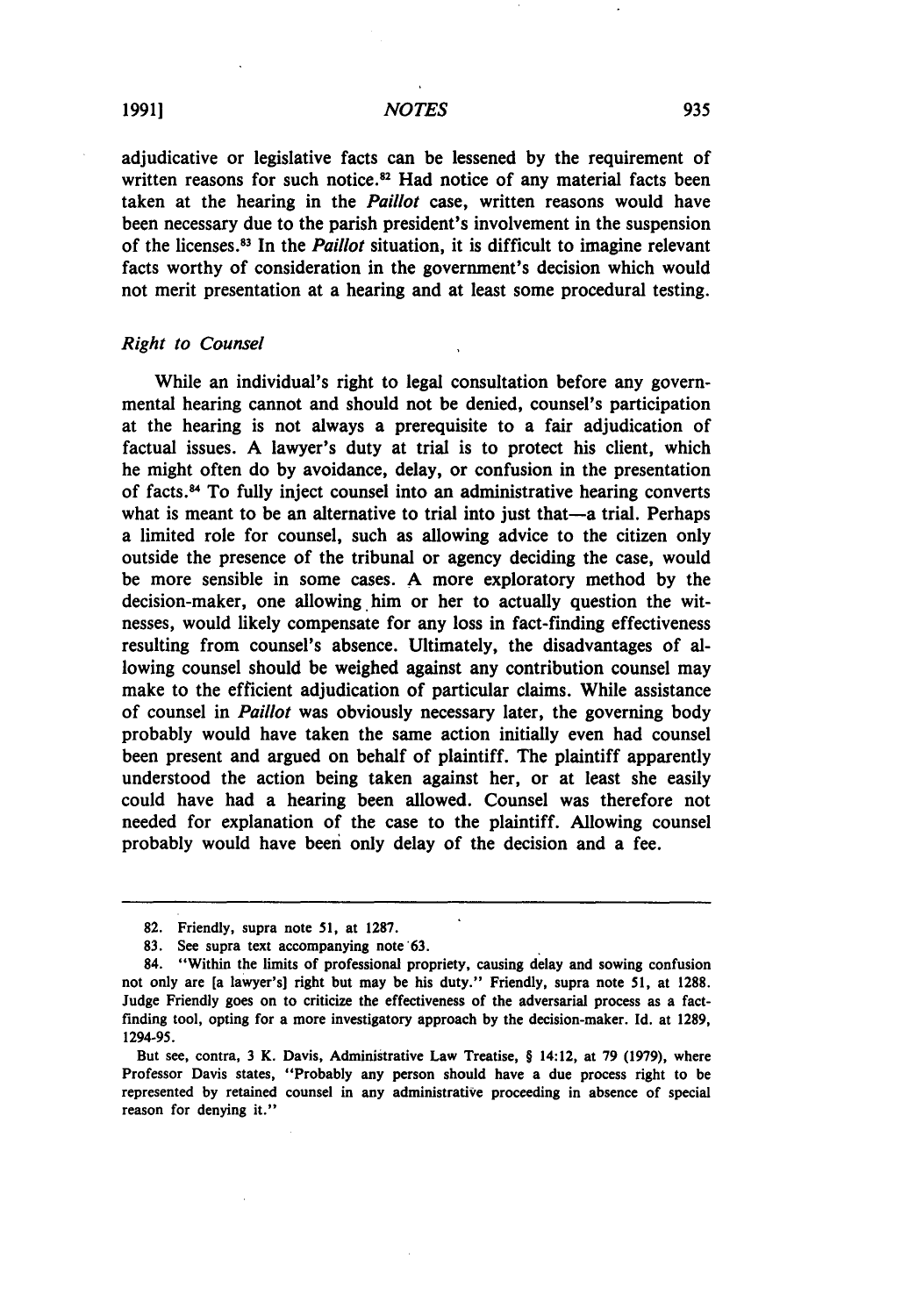# *Written Record*

The primary use of an accurate record of proceedings is for review on appeal. 5 Although a transcript is an effective tool in reviewing the evidence, a proper statement of reasons for the decision describing the evidence relied upon could render a transcript unnecessary. **A** simple, sensible approach would be to require a statement of reasons and to make a tape recording of the proceeding, to be transcribed only in the event justice requires intervention into the decision-maker's findings.<sup>86</sup> This approach would avoid the cost of a written record, yet preserve its benefit if review becomes necessary.

#### *Statement of Reasons*

**A** statement of reasons for the decision is of the utmost value and little burden. Its primary function is preventing the necessity of other expensive safeguards. For example, with a written statement of reasons to serve as a syllabus of the proceeding, the need for a verbatim transcript is greatly reduced. Furthermore, in many instances an even cursory inspection of the written reasons could indicate to a reviewing court that due process does not require further litigation.

The written statement of reasons can also function as the insemination of a process. The *Paillot* case is an excellent example: a statement of reasons for the government's actions would have at least forced the parish president to articulate the reasons for the action, and possibly would have caused him to verify the facts behind those reasons. This verification could have involved allowing the plaintiff to dispute the facts, which would have amounted to an informal hearing.

#### *Public Attendance*

"Whatever other benefits the guarantee to an accused that his trial be conducted *in public* may confer upon our society, the guarantee has always been recognized as a safeguard against any attempt to employ our courts as instruments of persecution."<sup>87</sup> While specific provisions in the state and federal constitutions protect the right to public trial of criminal matters, the due process clause controls the question of whether there is a right to public attendance at administrative hearings."8 The need for public attendance at initial hearings probably has an indirect

**<sup>85.</sup>** Friendly, supra note **51,** at **1291-92.**

**<sup>86.</sup> Id.**

**<sup>87.</sup>** In re Oliver, 333 **U.S. 257, 270, 68 S.** Ct. 499, **506** (1948) (footnote omitted) (emphasis added).

**<sup>88.</sup>** 3 K. Davis, supra note 84, § 14:12, at **59.** However, La. Const. art. X does not address procedures for governmental actions in the context of state civil service employees.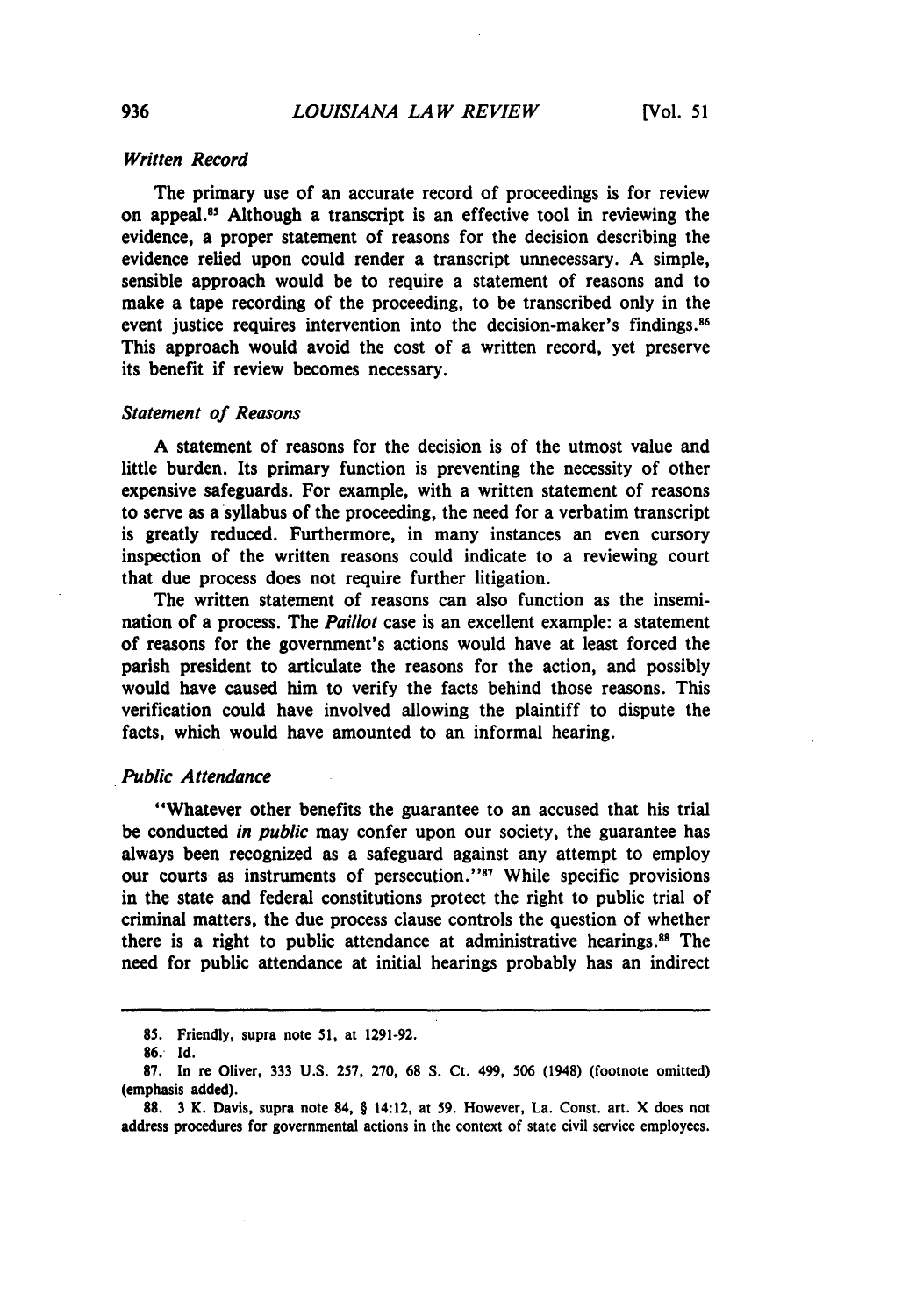relationship with whether a written record of proceedings, written reasons for the decision, or judicial review (discussed below) also is required. For example, an individual would be protected from arbitrary proceedings behind closed doors if there is a proper written record and an opportunity for appeal.<sup>89</sup> While public attendance is generally not constitutionally required in administrative proceedings,<sup>90</sup> in most cases public attendance creates no unreasonable hardships.<sup>91</sup> In particular cases, of course, public attendance could create such a degree of disruption or over-publication of personal matters so as to render its positive effects insignificant. The interest at issue in *Paillot* involved a place of public gathering, so there was probably no danger of over-publication of personal matters. Public attendance would seem to have been in order, absent undue disruption.

#### *Judicial Review*

When considering the result of the initial government action involved here, it becomes obvious that some kind of judicial review is necessary. The consistency of analysis here will be of little actual consequence, however, if courts do not exercise some restraint based on reasonable confidence in various fact-finding agencies and officials.<sup>92</sup> Review should be limited to whether due process was had and should not attempt to analyze the resolution of factual issues in hindsight.

In sum, a balancing of the appropriate factors indicates due process was not satisfied prior to the governmental deprivation in the *Paillot* case. Using the above-noted balancing test, a reasonable conclusion is that a prior hearing before an unbiased tribunal, notice of the allegations, opportunity to present reasons why the action should not be taken, the right to know the adverse evidence (cross-examination), the right to have a decision based only on the evidence presented or reasons for taking

**90.** Wright, The Constitution on the Campus, 22 Vand. L. Rev. **1027, 1079-80 (1969).**

**91.** For examples of those cases in which public attendance does create too much adverse effect, see, e.g., Goss v. Lopez, 419 **U.S. 565, 95 S.** Ct. **729 (1975)** (school suspensions); Wolff v. McDonnell, 418 **U.S. 539,** 94 **S.** Ct. **2963** (1974) (parole hearings).

**92.** Friendly, supra note **51,** at **1295.**

**<sup>89.</sup>** Professor Davis has stated that the exact opposite of this point actually exists: "[T]he requirement varies with the degree of formality or lack of formality; the more formal the oral process the greater the requirement of openness." **3** K. Davis, supra note 84, § 14:13, at **58.** Professor Davis made this statement in interpreting the jurisprudence on public attendance. For reasons stated in the text, the results of this "sparse" jurisprudence seem to defy reason. Id. Those results, nevertheless, remain: the more formal a hearing, the more likely public attendance will be allowed. This situation may result more from the relatively small burden that public attendance usually entails upon the tribunal than from any need to prevent arbitrariness. **If** public attendance does not involve any additional burden on the government or any delay in the decision-maker's result, what does the government have to lose **by** allowing the public to observe the proceedings?